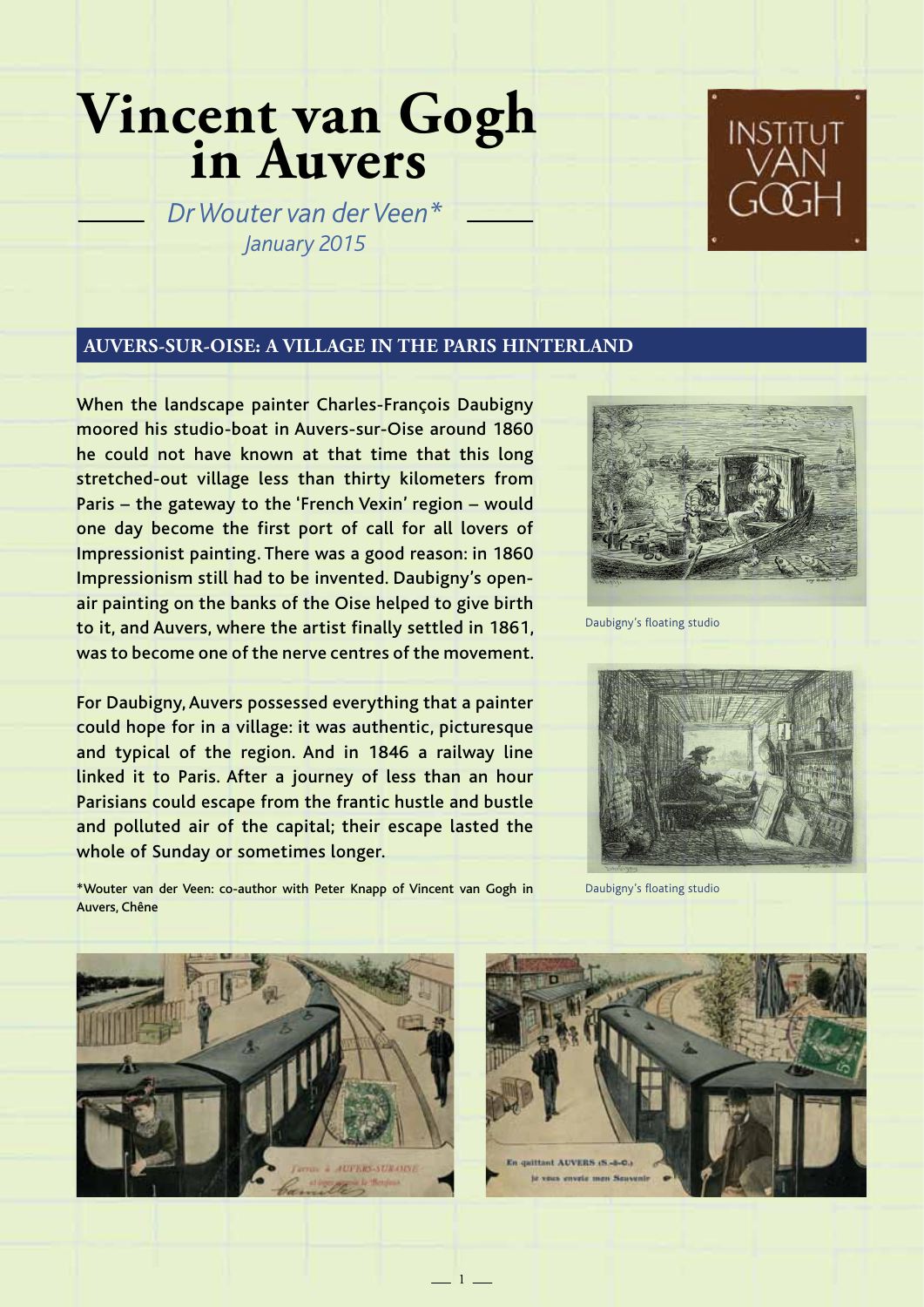#### **VINCENT VAN GOGH**

Thirty years later, by May 1890, the village had been visited notably by Honoré Daumier, Camille Corot, Camille Pissarro and even Paul Cézanne. But in that month Auverssur-Oise took on a new dimension in art history when Vincent van Gogh came to stay for a short but highly creative and prolific time. In less than 70 days he created close to 80 works, some of which were to be among his greatest paintings, such as *Wheatfield with Crows, Portrait of Dr Gachet, or The Church of Auvers*.

Van Gogh chose Auvers because that is where he found the tranquillity and artistic inspiration that he needed after a period of mental turmoil, for which he had been treated in a clinic near Saint-Rémy de Provence. He was under the care of Dr Gachet, who was both a medical man and a well-informed contemporary art lover and thus a pillar of support in the event of a relapse. He was above all someone who Van Gogh could talk to. Gachet understood him and could encourage him artistically.

**"AUVERS IS GRAVELY BEAUTIFUL"** 



Self portrait by Van Gogh, 1889

**Vincent van Gogh in Auvers**

*Dr Wouter van der Veen January 2015*

This picture, which is in the Musée d'Orsay, was painted in Saint-Rémy de Provence. Van Gogh brought it with him to Auvers-sur-Oise to show his innovative approach to the art of portrait painting.

#### The farm of Jorgus (Tate, London)

*«Here it is far enough away from Paris to be real countryside.»* Letter by Van Gogh to his brother Theo, Auverssur-Oise, 25 May 1890

Auvers provided Van Gogh with the tranquillity that he needed. At the same time he loved the expanses of verdure, vast fields of wheat, the company of other artists and a certain amount of lively activity: the village at that time could boast of no fewer than twelve cabarets and a casino. The banks of the Oise were regularly covered with boating enthusiasts and city folk on country outings. People were free to paint or just stroll by, enjoying the healthy, convivial atmosphere of this brief country idyll so close to Paris. Vincent wrote about it to his brother Théo. Describing the village where he had chosen to reside, his words may strike us today as surprisingly modern: *"Really it's gravely beautiful, it's the heart of the countryside, distinctive and picturesque."*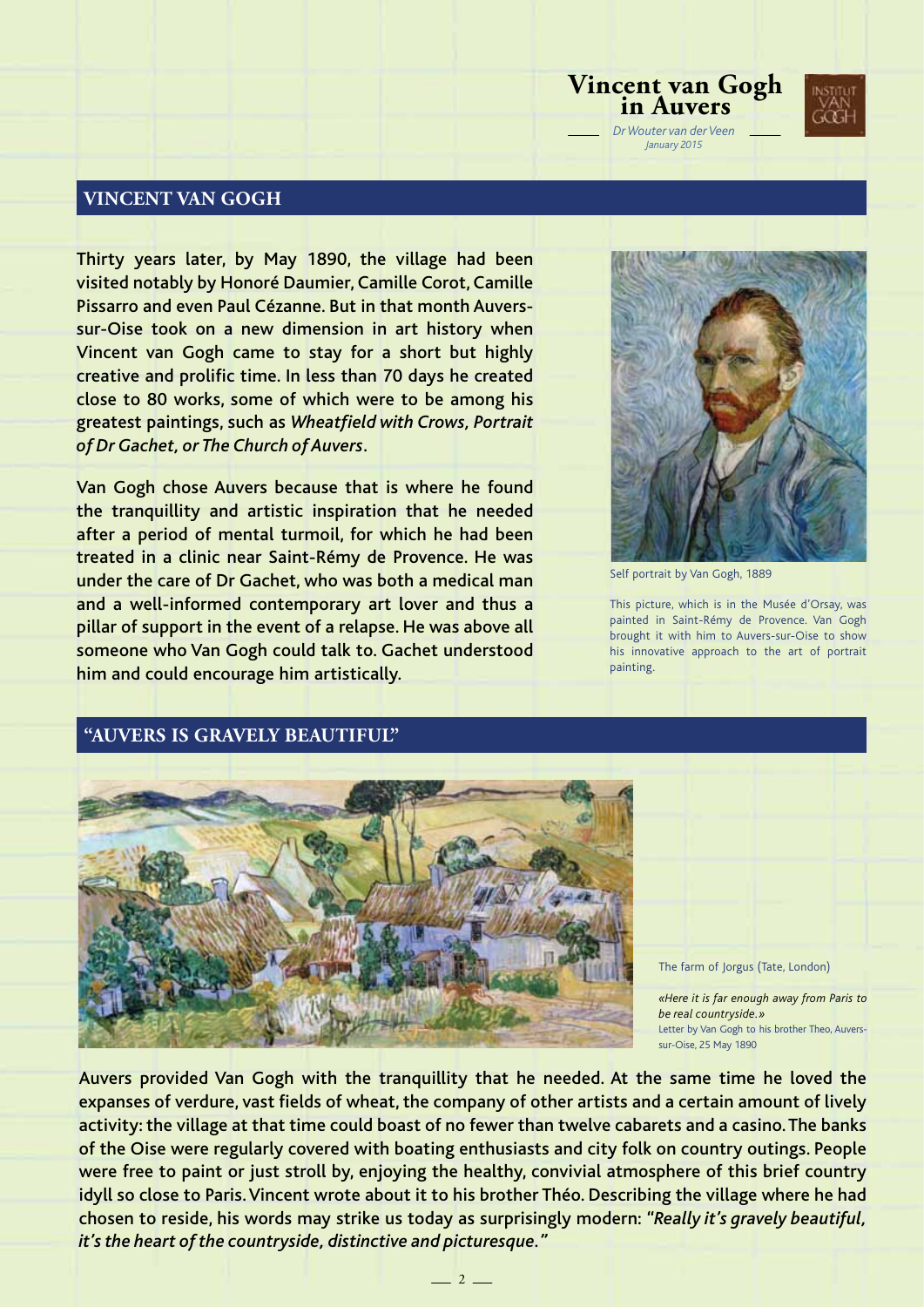

#### **THE BEGINNINGS OF RECOGNITION**

Three months before he arrived in Auvers, Van Gogh, who wished to be known just by his Christian name, Vincent, had at last enjoyed critical acclaim. An article in the *Mercure de France* had indeed poured praise upon him, deeming him to be a worthy successor to the great painters of the Dutch Golden Age, such as Rembrandt or Vermeer.

So when Van Gogh moved in to the Auberge Ravoux - a modest establishment where he had agreed on a price of daily bed and board for 1 franc and 2,50 francs respectively - he was a man full of hope and energy and artistic plans.

It was there that he learned from Théo that one of his paintings had been bought by the Belgian artist Anna Boch for 400 francs.

Unfortunately the optimism was short-lived. Van Gogh once again became the victim of the evil demons that were always waiting to haunt his mind. He shot himself in the chest in circumstances that are impossible to determine but continue to be the subject of the wildest speculation.



Van Gogh's room in the Auberge Ravoux

He died on 29 July 1890 in room no 5 of the Auberge Ravoux.

#### **ANTONIN ARTAUD AND KIRK DOUGLAS**

The Auvers period of his life is the one that lends itself the most easily, and quite rightly, to the 'demythification' of Van Gogh, who is all too often considered to have been poor, deranged and unappreciated. It is a Romantic vision that has clung to him tenaciously, presenting him from the very first moments following his tragic death as a martyr sacrificed on the altar of art.

This false notion was reinforced by the lurid biography written by Irving Stone, Lust for Life (1934), then by Antonin Artaud's lyrical pamphlet *Le Suicide de la Société* (1948) and finally the film version of *Lust for Life* (1956), which achieved almost cult status, starring Kirk Douglas as a caricatural Van Gogh, archetype of the doomed artist.

Recent research reveals the artist to have been just the opposite. He was lucid, cultivated and acknowledged in avant-garde art circles. And he was not without the means to live decently and paint as much as he wished.

 $-3-$ 

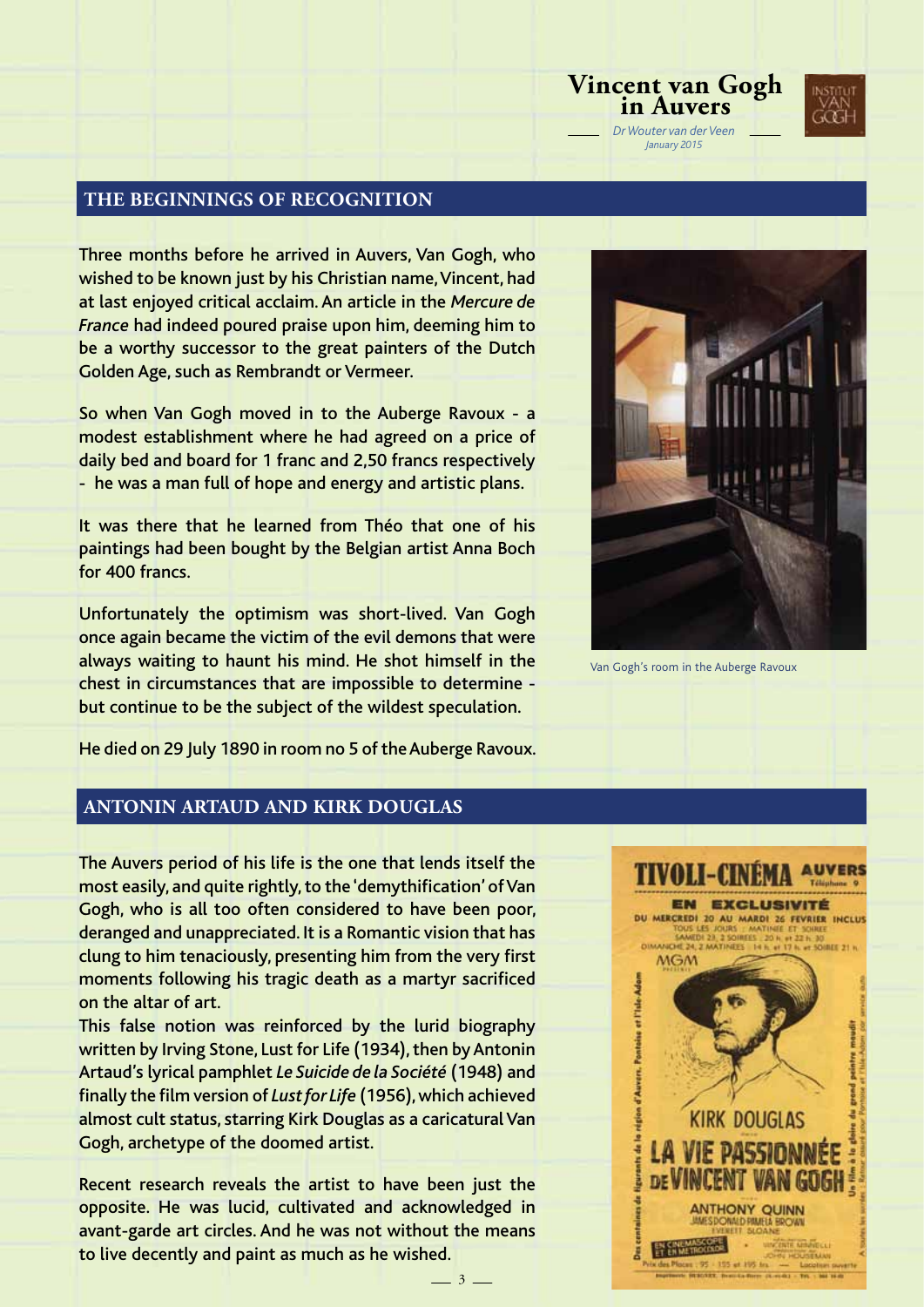

#### **AUVERS, AN OPEN-AIR MUSEUM**

Auvers still attracts as many people as it did in the nineteenth century, and for the same reasons that it was popular at that time with Parisians on a Sunday outing. Now as then the visitor can escape from the frantic pace of civilization and all the stress of the internet era. Once in Auvers, the visitor has the time and space to ponder upon life, to reflect a little and relax. The village in the course of time has kept its oldstyle charm despite growing urban pressures.

The range of activities and attractions is as rich as ever. There is something for every kind of visitor: the church of Notre-Dame, Daubigny's studio, Town Hall square, Absinth Museum, House of Dr Gachet, the Château of Auvers, Van Gogh's room in the Auberge Ravoux, and the Cemetery. All of these visitable places are within easy walking distance of one another and can be guaranteed to satisfy the visitor's intellectual and cultural curiosity. The fields round about the village and the banks of the Oise are an opportunity to recharge one's batteries from the contact with nature. To fully understand the spirit of the place and discover Van Gogh's universe there is nothing like a visit to Auvers-sur-Oise, following in the footsteps of so many other 'pilgrims' in recent years. The soul of Auvers has not changed in nearly 150 years, when one thinks hard about it. This is not a breathtaking discovery, but it is at least excellent news!



**Vincent van Gogh in Auvers**

*Dr Wouter van der Veen January 2015*

The Auvers-sur-Oise Tourist Office's audio-guide «In The footsteps of the artists»

#### **A VILLAGE AT THE HEART OF MODERNITY FOR OVER 150 YEARS**

 $-4$   $-$ 

In 1999 the American economist John Naisbitt prophesied that the biggest economic sector of the 3rd millennium would be that of technology…the next biggest being everything that enabled us to escape from technology! With this in mind he created the notion of High Touch to contrast with High Tech. Auvers-sur-Oise is creating in 2014 an imaginative program of activities to unite these two realities, which are not mutually exclusive. At a time when the whole world is becoming a chaotic place, with information flying round the planet at the speed of light and billions of individuals exchanging innumerable messages and goods every day, Auvers-sur-Oise is proud to be there for visitors looking for a haven of peace, a place where time is at the service of mankind and not the reverse.



Vincent van Gogh : Rainy landscape with train» Pushkin State Museum-Moscow

*«I seek to find an expression for the desperately swift passing away of things in modern life.»* Letter by Van Gogh to his sister Wilhelmina, 13 June 1890»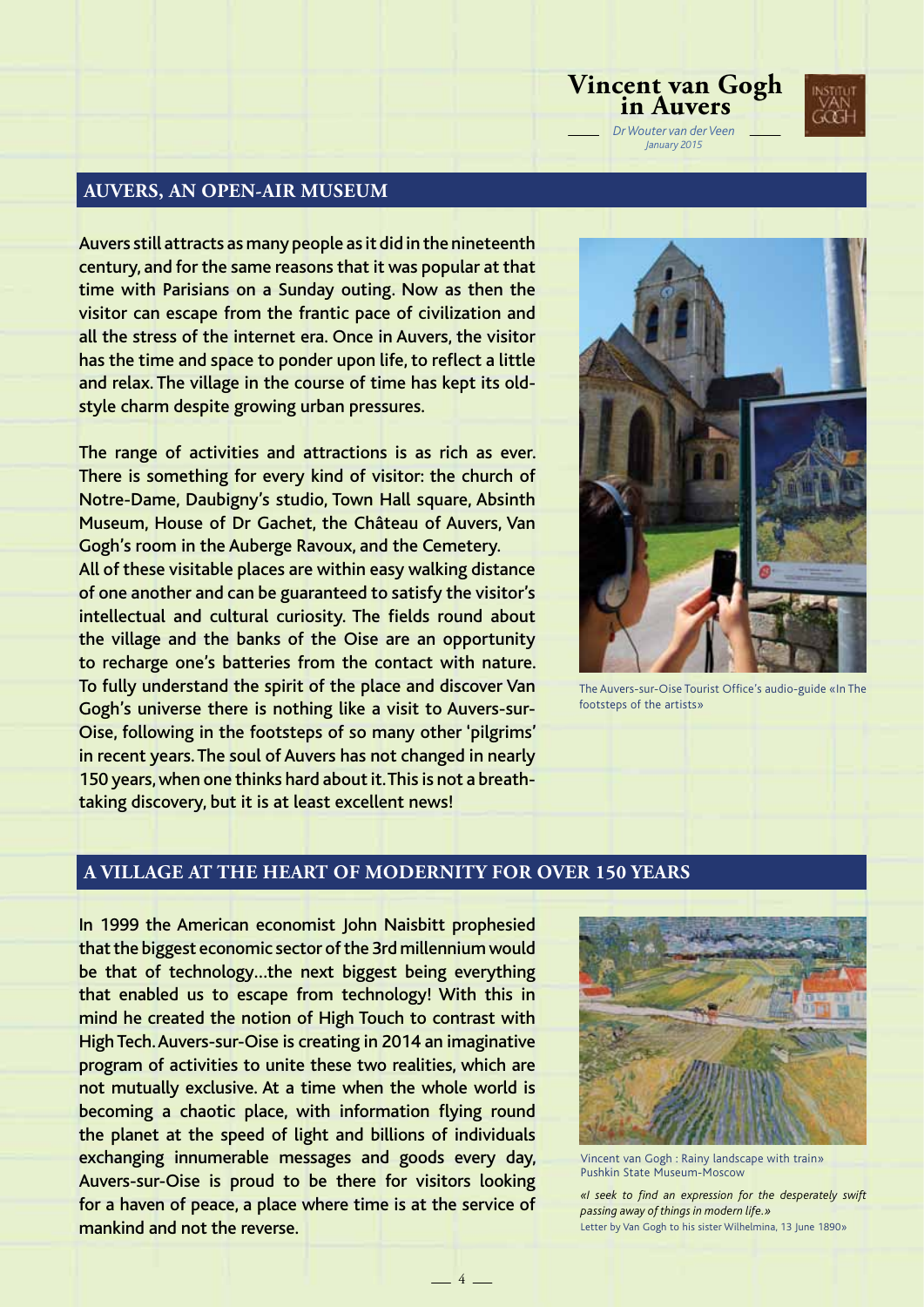



Vous êtes prié d'assister aux Convoi, Service et Inhumation de

#### Monsieur Vincent VAN GOGH

#### ARTISTE PEINTRE

Décédé en son domicile, à Auvers-sur-Oise, le Mardi 29 Juillet 1890, dans sa 37 année;

Qui se feront le Mercredi 30 Juillet, à  $\frac{2}{\sqrt{2}}$  heures  $\frac{1}{2}$  précises, en l'Église d'Auvers-sur-Oise.

On se réunira 2, place de la Mairie, à Auvers-sur-Oise.

### DE PROFUNDIS.

De la part de : Madame veuve VAN GOGH, sa mère, et de Monsieur Théodore VAN GOGH, son frère.

Départs de Paris-Nord : 7 h. 25, 9 h. 25, 10 h. 25, 11 h. 25, 1 h. 25, 2 h. 25, 3 h. 25,

 $-5-$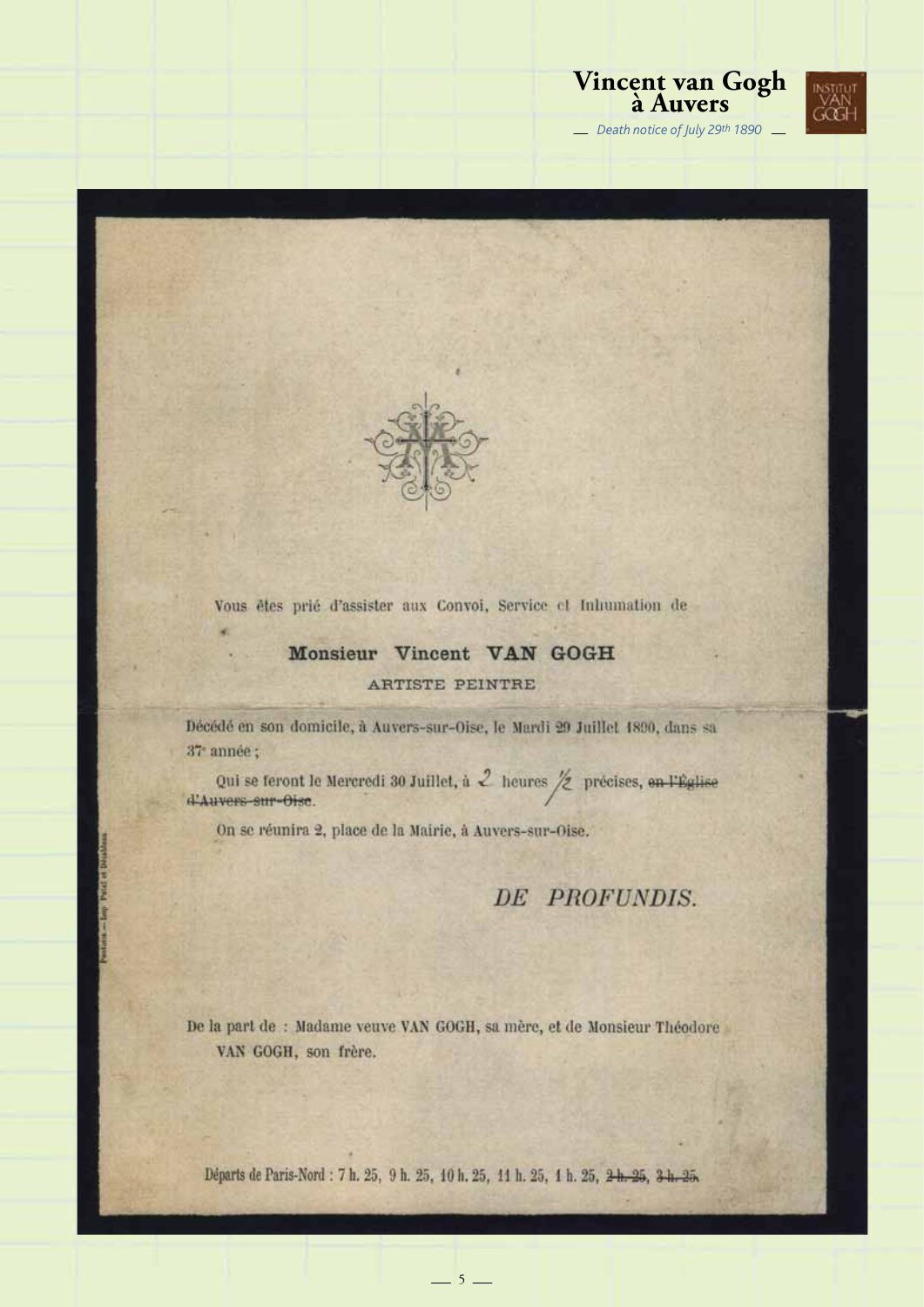

### **JULY 1890 : VAN GOGH'S FUNERAL IN AUVERS-SUR-OISE**

On 27 July 1890, the painter Vincent van Gogh tried to end his life by shooting himself in the chest. After two agonizing days, he died in his little attic room at the Auberge Ravoux in the presence of Theo, his brother, closest confidant and unfailing supporter.

On Wednesday 30 July, many friends and acquaintances of the artist had come to Paris and the surrounding regions to pay a last tribute to him.

Theo had tried to arrange for the funeral to be held in Auvers' Notre-Dame church which had been immortalized by Vincent a few weeks earlier, but the priest refused. A man who had not only committed suicide, but was also a Protestant, was not to have a religious service. Theo had to correct the death announcements, which had already been printed, by hand.



Skylight of Van Gogh's room at the Auberge Ravoux

The ceremony therefore took place at the Auberge Ravoux, which was decorated with sunflowers, yellow dahlias and the artist's last paintings.

After the priest at Auvers refused the loan of the hearse, bier and ropes, his colleague at Méry-sur-Oise resolved the situation by supplying what was needed to transport Van Gogh's coffin from the Auberge Ravoux to the Auvers cemetery. The fields were drenched in dazzling sunlight. Doctor Gachet, Vincent's friend and doctor, made a moving speech before the sorrowful mourners.

Six months later, Theo died at the age of 33 in the Netherlands, where he was buried. He left behind his young wife, Johanna Bonger, and their son Vincent Willem van Gogh, who was barely a year old.

In 1914, Johanna had Theo's remains moved so that the two brothers could be reunited after death in Auvers-sur-Oise

*« He was […] an honest man and a great artist; he had only two aims, humanity and art. It was art that he prized above everything and which will make his name live. […]. His funeral was a crowning finale that was truly worthy of his great spirit and his great talent. »* 

Emile Bernard, letter to the art critic Albert Aurier, Paris, August 2nd, 1890.

*« People must know that he was a great Artist, which often goes hand in hand with being a great Man. In time, he will be recognized and there will be many who regret that he left us so soon. »*  Theo van Gogh, letter to his sister Lies, Paris, August 5th, 1890.

 $-6-$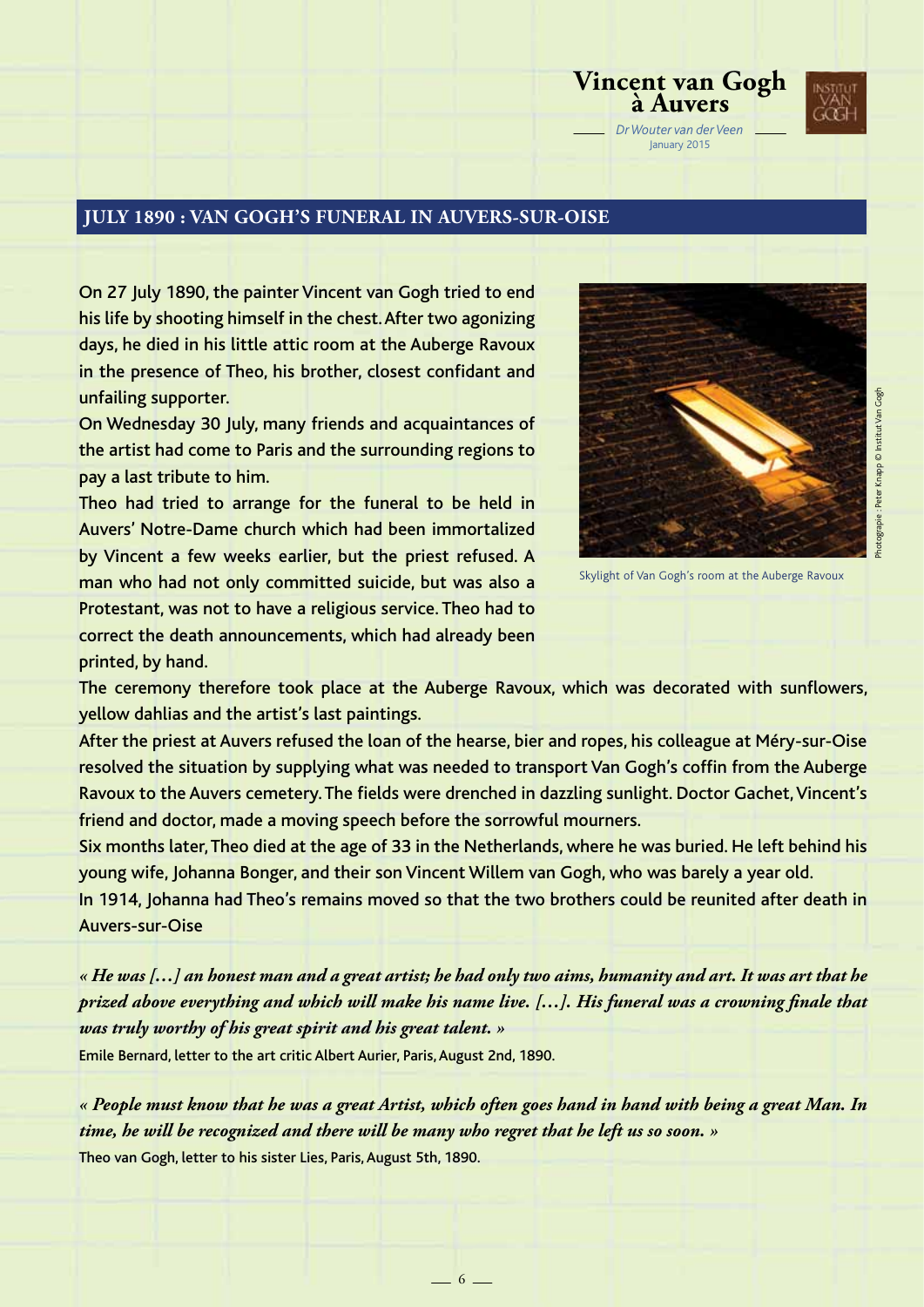

**Letter of August 2nd,1890 The painter Emile Bernard describes the burial of Van Gogh to Albert Aurier, art critic** (full transcript)

**My dear Aurier,**

**Your absence from Paris means that you have not heard the dreadful news which however I am obliged to tell you without delay: Our dear friend Vincent died four days ago.**

**I think that you will have already guessed the fact that he killed himself.**

**On Sunday evening he went out into the countryside near Auvers, placed his easel against a haystack and went behind the chateau and fired a revolver shot at him. Under the violence of the impact (the bullet entered his body below the heart) he fell, but he got up again, and fell three times more, before he got back to the inn where he was staying (Ravoux, place de la Mairie) without telling anyone about his injury. He finally died on Monday evening, still smoking his pipe which he refused to let go of, explaining that his suicide had been absolutely deliberate and that he had done it in complete lucidity. A typical detail that I was told about his wish to die was that when Dr. Gachet told him that he still hoped to save his life, he said, «Then I'll have to do it over again». But, alas, it was no longer possible to save him. . . .**

**On Wednesday 30 July, yesterday that is, I arrived in Auvers at about 10 o'clock. His brother, Theodore van Gogh, was there together with Dr. Gachet. Also Tanguy (he had been there since 9 o'clock). Charles Laval accompanied me. The coffin was already closed, I arrived too late to see the man again who had left me four years ago so full of expectations of all kinds. . . The innkeeper told us all the details of the accident, the offensive visit of the gendarmes who even went up to his bedside to reproach him for an act for which he alone was responsible . . . etc...**

**On the walls of the room where his body was laid out all his last canvases were hung making a sort of halo for him and the brilliance of the genius that radiated from them made this death even more painful for us artists who were there. The coffin was covered with a simple white cloth and surrounded with masses of flowers, the sunflowers that he loved so much, yellow dahlias, yellow flowers everywhere. It was, you will remember, his favorite colour, the symbol of the light that he dreamed of as being in people's hearts as well as in works of art.**

**Near him also on the floor in front of his coffin were his easel, his folding stool and his brushes.**

**Many people arrived, mainly artists, among whom I recognized Lucien Pissarro and Lauzet, the others I did not know, also some local people who had known him a little, seen him once or twice and who liked him because he was so good-hearted, so human. . .**

**There we were completely silent all of us together around this coffin that held our friend. I looked at the studies; a very beautiful and sad one based on Delacroix's La Vierge et Jésus.** 

 $-7-$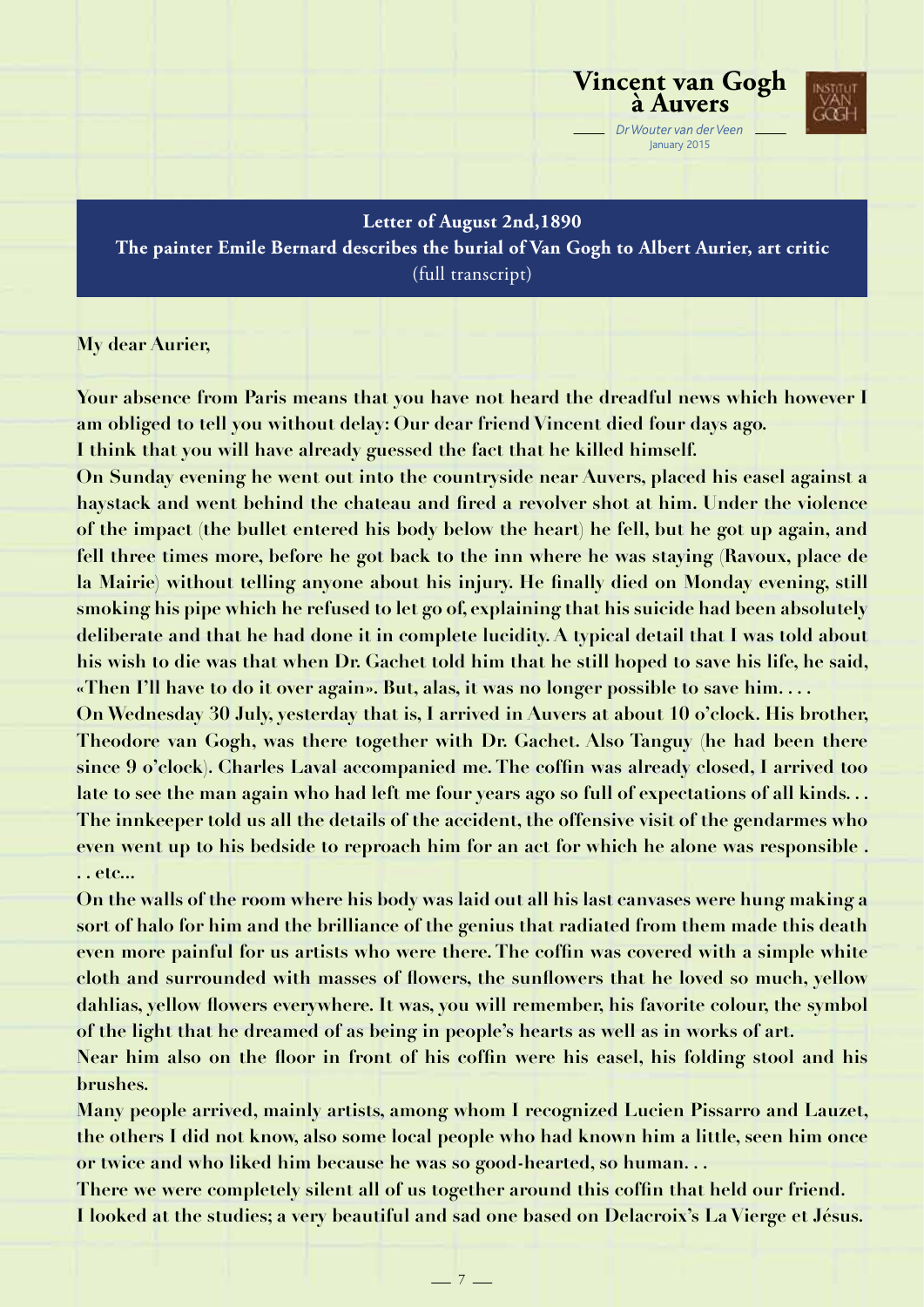

**Convicts walking in a circle surrounded by high prison walls, a canvas inspired by Doré of a terrifying ferocity and which is also symbolic of his end. Wasn't life like that for him, a high prison like this with such high walls--so high. . . and these people walking endlessly round this pit, weren't they the poor artists, the poor damned souls walking past under the whip of Destiny?. . .**

**At three o'clock his body was moved, friends of his carrying it to the hearse, a number of people in the company were in tears. Theodore van Gogh who was devoted to his brother, who had always supported him in his struggle to support himself from his art, was sobbing pitifully the whole time.**

**The sun was terribly hot outside. We climbed the hill outside Auvers talking about him, about the daring impulse he had given to art, of the great projects he was always thinking about, and of the good he had done to all of us.**

**We reached the cemetery, a small new cemetery strewn with new tombstones. It is on the little hill above the fields that were ripe for harvest under the wide blue sky that he would still have loved... perhaps.**

**Then he was lowered into the grave. . .**

**Anyone would have started crying at that moment... the day was too much made for him for one not to imagine that he was still alive and enjoying it…**

Dr. Gachet (who is an art lover and possesses one of the best collections of impressionist **painting of the present day) wanted to say a few words of homage about Vincent and his life, but he too was crying so much that he could only stammer a very confused farewell. . . (the most beautiful way, perhaps).**

**He briefly outlined Vincent's achievements, stating how sublime his goal was and how great an admiration he felt for him (though he had only known him a short time). He was, Gachet said, an honest man and a great artist, he had only two aims, humanity and art. It was art that he prized above everything and which will make his name live.**

**Then we returned. Theodore van Gogh was broken with grief; everyone who attended was very moved, some going off into the open country while others went back to the station.**

**Laval and I returned to Ravoux's house, and we talked about him. . .**

**But that is quite enough, my dear Aurier, quite enough, don't you think, about this sad day. You know how much I loved him and you can imagine how much I wept. You are his critic, so don't forget him but try and write a few words to tell everyone that his funeral was a crowning finale that was truly worthy of his great spirit and his great talent.**

 $-8 -$ 

**With my heartfelt wishes**

#### **Bernard**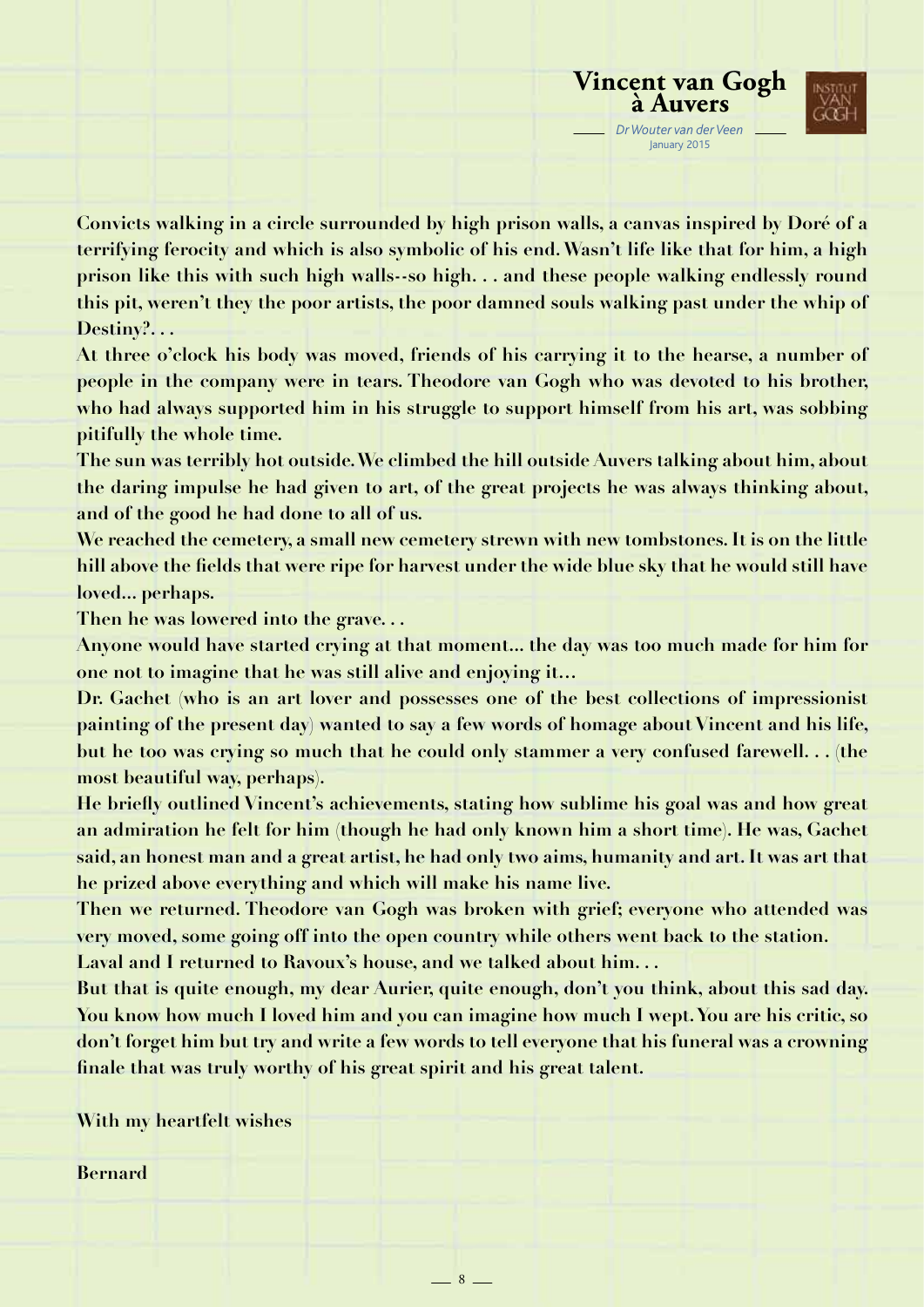

Graves of Vincent and Theo van Gogh in the communal cemetery of Auvers-sur-Oise. As a tribute to the bond of friendship and loyalty that united Vincent and Theo, the son of Doctor Gachet planted ivy from his father's garden over the two graves, thereby transforming them into one tomb.

In the weeks after the funeral, Theo received many messages of affection and condolence:

*« A great artist is dead »* - Eugène Boch, painter and friend of Vincent.

*« I was really so fond of the artistic soul that was your brother. He leaves behind a great vacuum among the young artists. »* Camille Pissarro, painter and friend of Vincent.

*« You know he was a true friend to me and that he was an artist, something that is rare in our age. We shall continue to see him in his artworks. As Vincent often said: The stone shall die, but the word shall remain. »* Paul Gauguin, painter and friend of Vincent.

*« My sincerest condolences Mr Van Gogh. Your brother was warm-hearted and a true artist. »* Ernest Quost, painter admired by Van Gogh.

*« Men such as he do not entirely die. He leaves behind a body of work that is a part of himself and which, one day, you and I are sure of it, will revive his name and revive it eternally. »*  Albert Aurier, art critic and great admirer of Van Gogh's work.

 $-9$  —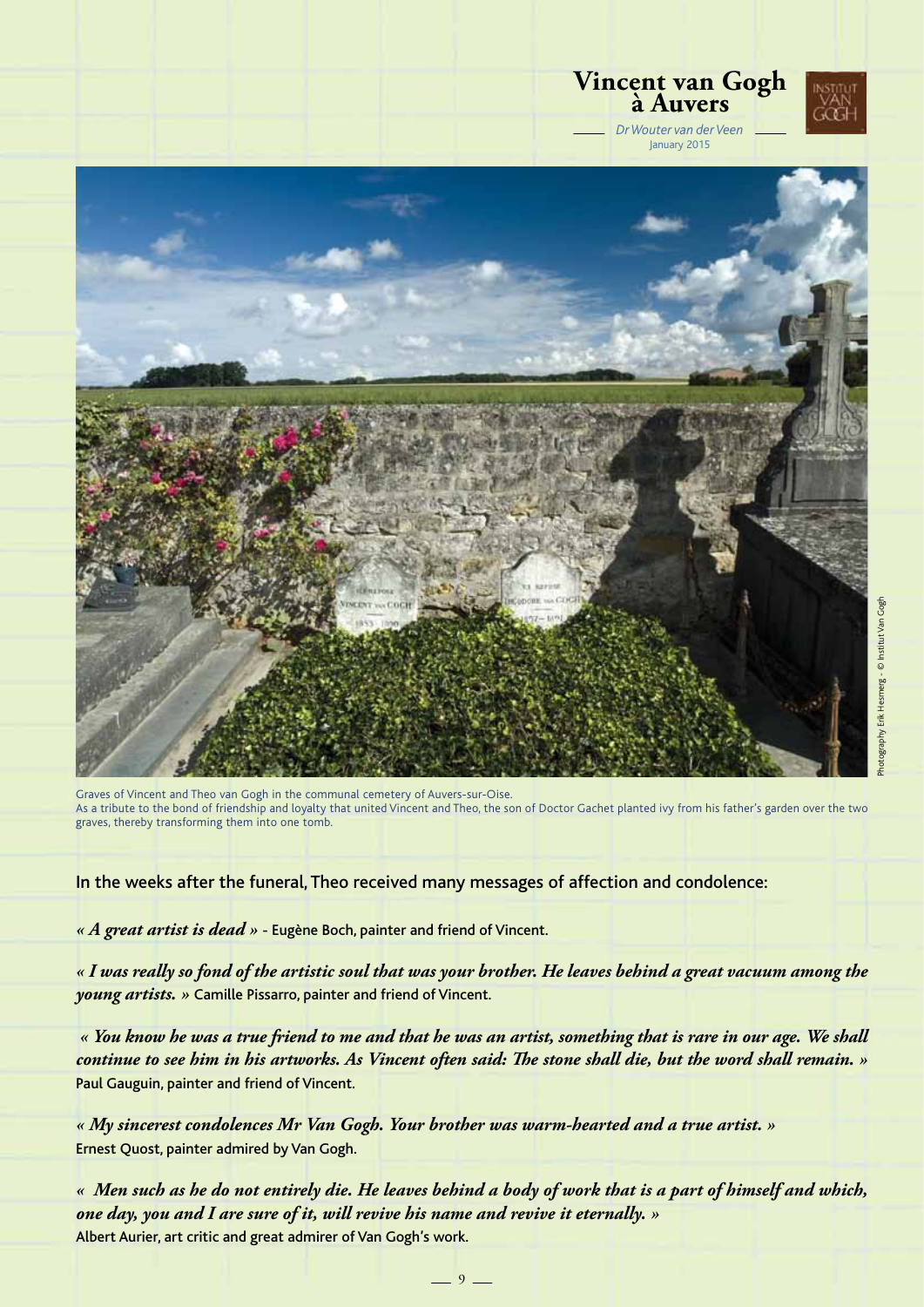## Extraits Livre d'Or

Journalist



*Auvers, sa lumière changeante sous les brumes matinales qui montent des berges de l'Oise, ses champs dorés sur le plateau du Vexin… on imagine l'éblouissement de Van Gogh.*

*" Si j'avais su que c'était si beau, j'aurais emmené les enfants."*

D.C. Valière l'Express

> *For those who have experienced life's disappointments, Van Gogh's room is a chance to imagine themselves a misunderstood artist for a day.*

Nicholas Lequesne Time News Magazine

*" The Van Gogh room is bare, a black canvas on to which visitors can project their own reactions."*

Rodrey Balt The Sunday Telegraph

Thierry Morvan l'Humanité Dimanche

*" For Van Gogh's fans, there's room at the inn."*

Ginger Danto The New York Times

*" The little attic room where Van Gogh died is so dingy, so tragic, so poignant that it leaves you slightly drunk at the thought of finally beginning to understand the inner torment of an extraordinary artist."*

Paul Betts Financial Times

Parmi les nombreuses vidéo dédiées à Auvers-sur-Oise ayant paru sur Youtube, une contribution de Samuel Julien, 13 ans, nous a particulièrement touchés. Le jeune vidéaste conclut son propos de 4 minutes par les mots *"c'est un endroit où on est en contact avec l'histoire "*  http://youtu.be/pMg-ZxYSCbo

 $-10-$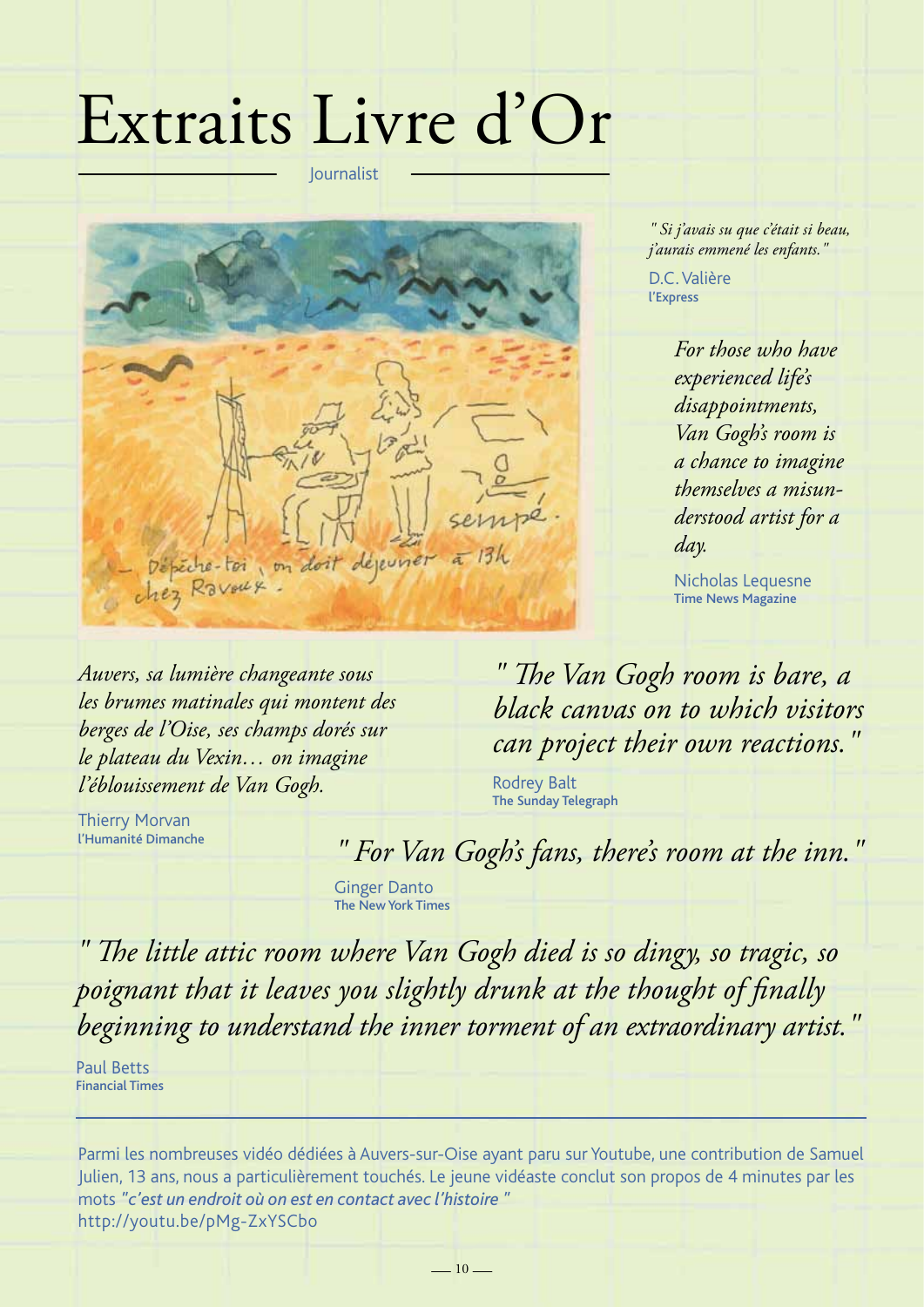## Extraits Livre d'Or

Institut Van Gogh // Auvers-sur-Oise

*" C'est gravement beau.*

*La passion de Vincent et de l'authenticité, un exceptionnel sens de l'accueil… tout cela est réuni à l'Auberge Ravoux. Milles bravos pour cette réussite unique et toutes les initiatives qui l'accompagnent. La magie de Vincent fonctionne à merveille."* Jean-Marie M.

*" Moi, César 13 ans, je suis venu, j'ai vu et je suis conquis !"*

*" La convivialité, L'émotion, La gastronomie, Le bonheur à Auvers..."*

François M.

*" Quelle merveilleuse journée ! Nous ressentons une grande émotion ! Est-ce l'âme de Van Gogh qui préside cette journée ? Peut-être, en tout cas, c'est merveilleux !"*

Une famille des Yvelines



CELEBRITÉ L'ÉGLISE B'AUVERS ÉCRASÉE PAR  $5A$ arranol

*" Il y a des endroits hors du temps,*  Pour toujours.

Vincent F.

*" On vient sans savoir, on repart désolé de ne pas avoir su avant qu'il existait si près de Paris un paradis d'où l'on repart serein, ébloui. Merci mille fois d'avoir fait vivre aussi bien Van Gogh dans l'émotion et à travers le temps."* Mimi M.

 $-11-$